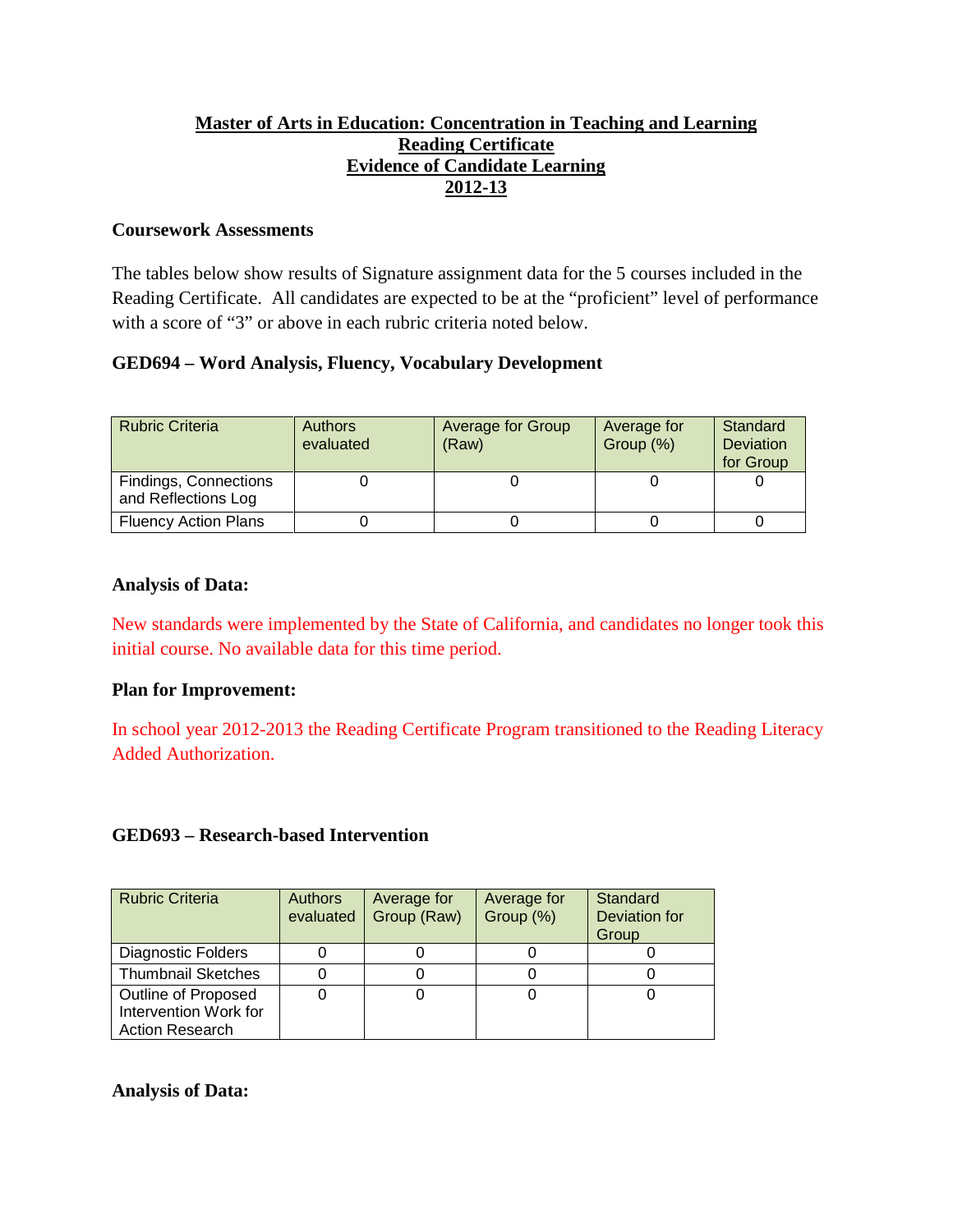New standards were implemented by the State of California, and no candidates took this beginning course. No available data for this time period.

#### **Plan for Improvement:**

In school year 2012-2013 the Reading Certificate Program transitioned to the Reading Literacy Added Authorization.

#### **GED692 – Comprehending and Composing Written Language**

| <b>Rubric Criteria</b>                               | <b>Authors</b><br>evaluated | Average for<br>Group (Raw) | Average<br>for Group<br>$(\% )$ | Standard<br>Deviation for<br>Group |
|------------------------------------------------------|-----------------------------|----------------------------|---------------------------------|------------------------------------|
| <b>Strategy Demonstration Plan</b>                   |                             | 4.0/4                      | 4.0                             |                                    |
| Literature Log                                       |                             | 4.0/4                      | 4.0                             |                                    |
| Findings, Connections and<br><b>Reflections Logs</b> |                             | 4.0/4                      | 4.0                             |                                    |
| Sharing of a Reading<br>Strategy                     |                             | 4.0/4                      | 4.0                             |                                    |

#### **Analysis of Data:**

Because new standards were implemented by the State of California, this data represents the students who needed to finish out the old program. All students were scored at the above proficient level in every criteria.

#### **Plan for Improvement:**

In school year 2013-2014 the Reading Certificate Program will be completely transitioned to the Reading Literacy Added Authorization. The standards will call for different criterion for the signature assignments. However, our Reading team will look at the rubric language to make sure candidates are scored accurately, and not just given 4's in every area.

#### **GED628 – Using Technology to Support Student Learning**

| <b>Rubric Criteria</b>                     | <b>Authors</b><br>evaluated | <b>Average for</b><br>Group (Raw) | <b>Average for</b><br>Group (%) | <b>Standard</b><br><b>Deviation for</b><br>Group |
|--------------------------------------------|-----------------------------|-----------------------------------|---------------------------------|--------------------------------------------------|
| Content and Technology<br><b>Standards</b> | 12                          | 3.92/4                            | 97.92%                          | 0.29                                             |
| Assessment Data                            | 12                          | 4.0/4                             | 100%                            | 0.00                                             |
| Technology                                 | 12                          | 3.83/4                            | 95.83%                          | 0.39                                             |
| <b>Internet Resources</b>                  | 12                          | 3.67/4                            | 91.67%                          | 0.49                                             |
| Differentiation                            | 12                          | 3.67/4                            | 91.67%                          | 0.65                                             |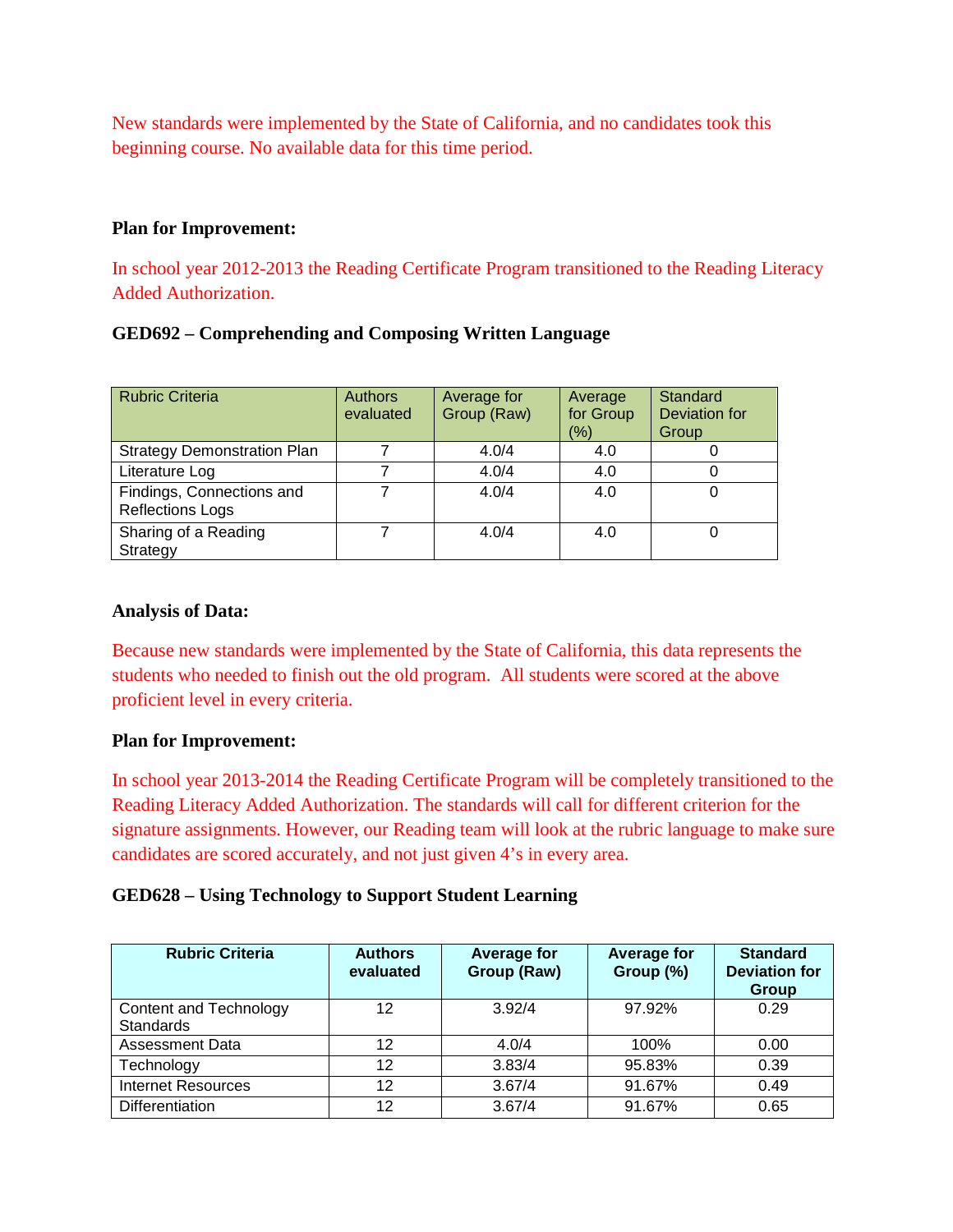New standards were implemented by the State of California, but this course remained in our new Reading Literacy Added Authorization program. Therefore, candidates still populated this course. The scores show most proficiency in the area of utilizing assessment data, and lower proficiency in utilizing internet resources and utilizing differentiation in planned instruction.

#### **Plan for Improvement:**

The students listed here were a mix of those who were finishing the Reading Certificate program or beginning the Reading Literacy Added Authorization. From the data collected professors need to access Internet Resources in order to differentiate appropriate student interventions.

| <b>Rubric Criteria</b>     | <b>Authors</b><br>evaluated | Average for<br>Group (Raw) | Average<br>for Group<br>(%) | <b>Standard Deviation for Group</b> |
|----------------------------|-----------------------------|----------------------------|-----------------------------|-------------------------------------|
| Introduction               | 10                          | 4.0/4                      | 100%                        | 0.00                                |
| Design and<br>Methodology  | 10                          | 4.0/4                      | 100%                        | 0.00                                |
| <b>Results/Reflections</b> | 10                          | 3.90/4                     | 97.5%                       | 0.32                                |
| Appendix/Evidence          | 10                          | 4.0/4                      | 100%                        | 0.00                                |

#### **GED698 – Literacy Field Studies**

#### **Analysis of Data:**

Because new standards were implemented by the State of California, this data represents the students who needed to finish out the old program. All students were scored at the above proficient level in every rubric criteria. The Results/Reflections category is the lowest area of the four rubric criteria.

#### **Plan for Improvement:**

In school year 2013-2014 the Reading Certificate Program will be completely transitioned to the Reading Literacy Added Authorization. The standards will call for different criterion for the signature assignments. However, our Reading team will look at the rubric language to make sure candidates are scored accurately, and not just given high scores in every area.

**Disposition Assessments**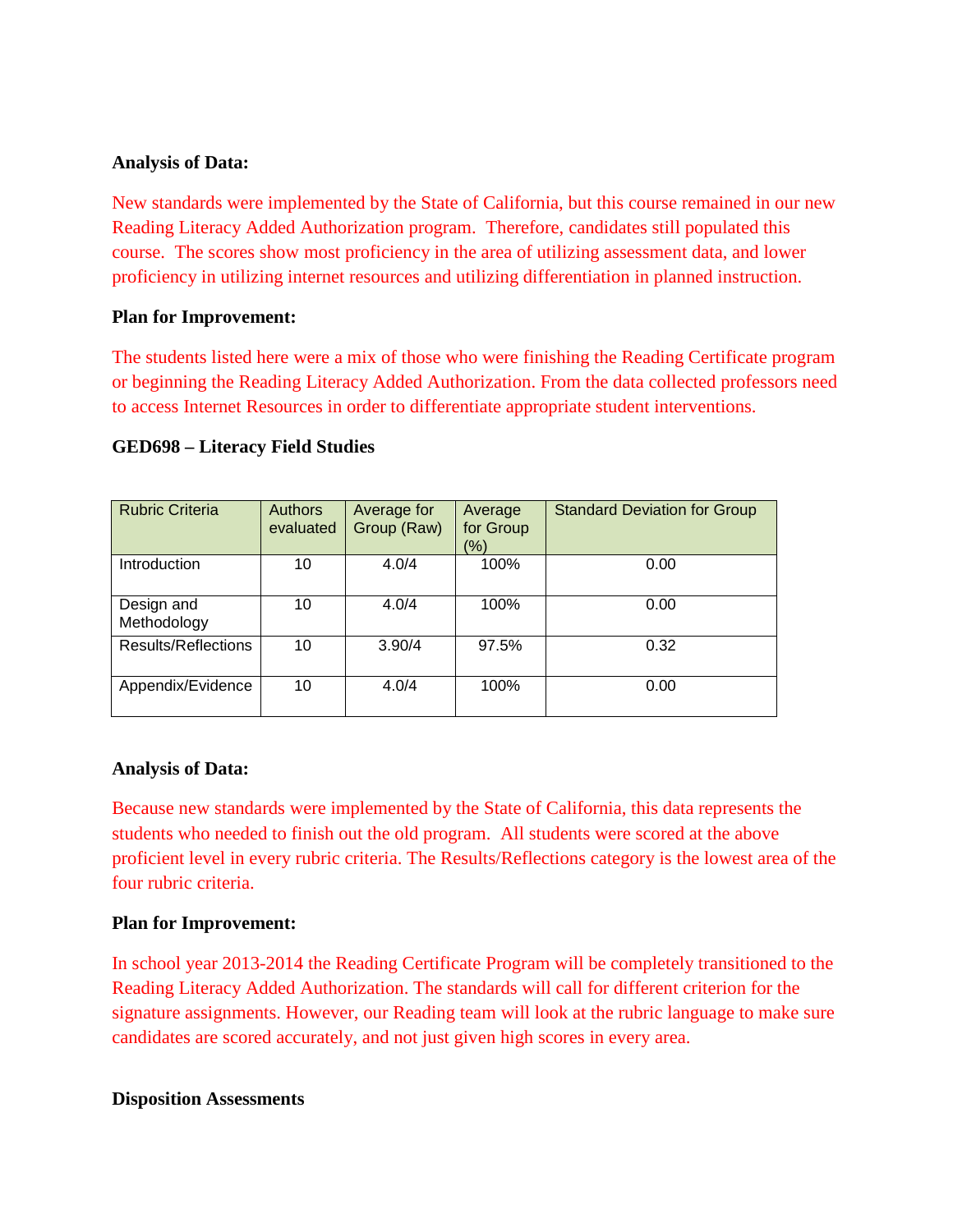The tables below show results of **Disposition Assessment data** for the Reading Certificate. All candidates are expected to be at the "proficient" level of performance with a score of "3" or above in each rubric criteria noted below.

| <b>Rubric Criteria</b>                                                        | <b>Authors</b><br>evaluated | Average<br>for | Average<br>for | <b>Median</b><br>for | <b>Standard</b><br><b>Deviation</b> |
|-------------------------------------------------------------------------------|-----------------------------|----------------|----------------|----------------------|-------------------------------------|
|                                                                               |                             | <b>Group</b>   | <b>Group</b>   | <b>Group</b>         | for Group                           |
|                                                                               |                             | (Raw)          | (%)            |                      |                                     |
| 1. Dignity & Honor: The candidate                                             | $\overline{0}$              | 0              | 0              | $\overline{0}$       | 0                                   |
| honors and respects the worthiness of all                                     |                             |                |                |                      |                                     |
| individuals in word and deed based on                                         |                             |                |                |                      |                                     |
| PLNU™s Wesleyan heritage: We are                                              |                             |                |                |                      |                                     |
| individuals created in the image of God,                                      |                             |                |                |                      |                                     |
| committed to civility, respect, hospitality,<br>grace, and service.           |                             |                |                |                      |                                     |
| 2. Honesty & Integrity: The candidate                                         | $\mathbf 0$                 | $\mathbf 0$    | 0              | $\mathbf 0$          | 0                                   |
| demonstrates honesty, integrity, and                                          |                             |                |                |                      |                                     |
| coherence in attitudes, and actions, and                                      |                             |                |                |                      |                                     |
| is accountable to the norms and                                               |                             |                |                |                      |                                     |
| expectations of the learning community.                                       |                             |                |                |                      |                                     |
| 3. Caring, Patience, and Respect: The                                         | $\overline{0}$              | $\mathbf 0$    | $\Omega$       | $\Omega$             | 0                                   |
| candidate demonstrates caring, patience,                                      |                             |                |                |                      |                                     |
| fairness and respect for the knowledge                                        |                             |                |                |                      |                                     |
| level, diversity, and abilities of others,                                    |                             |                |                |                      |                                     |
| ensuring that all students have the                                           |                             |                |                |                      |                                     |
| opportunity to achieve.                                                       |                             |                |                |                      |                                     |
| 4. Spirit of Collaboration, Flexibility and                                   | $\mathbf 0$                 | $\mathbf 0$    | $\mathbf 0$    | $\mathbf 0$          | 0                                   |
| Humility: The candidate actively                                              |                             |                |                |                      |                                     |
| participates in and contributes to the                                        |                             |                |                |                      |                                     |
| achievement of the learning community,                                        |                             |                |                |                      |                                     |
| explaining own thought process with<br>humility and considers those of others |                             |                |                |                      |                                     |
| with a positive, open-minded attitude.                                        |                             |                |                |                      |                                     |
| 5. Harmony in Learning Community: The                                         | $\overline{0}$              | $\mathbf 0$    | 0              | $\overline{0}$       | 0                                   |
| candidate takes responsibility for                                            |                             |                |                |                      |                                     |
| resolving conflicts or issues with others,                                    |                             |                |                |                      |                                     |
| and teaches students those skills, in a                                       |                             |                |                |                      |                                     |
| way that sustains and enhances a                                              |                             |                |                |                      |                                     |
| healthy and safe learning community.                                          |                             |                |                |                      |                                     |
| 6. Self-Awareness/Calling: The                                                | $\overline{0}$              | $\mathbf 0$    | $\mathbf 0$    | $\mathbf 0$          | 0                                   |
| candidate shows awareness of areas of                                         |                             |                |                |                      |                                     |
| strength, interests, learning style, and                                      |                             |                |                |                      |                                     |
| areas for continuing growth; generates                                        |                             |                |                |                      |                                     |
| and follows through on personalized                                           |                             |                |                |                      |                                     |
| growth plans. The candidate<br>demonstrates that serving as a                 |                             |                |                |                      |                                     |
| professional educator is a confirmed                                          |                             |                |                |                      |                                     |
| calling to equip, to transform and to                                         |                             |                |                |                      |                                     |
| empower every student to fulfill his or her                                   |                             |                |                |                      |                                     |
| full potential.                                                               |                             |                |                |                      |                                     |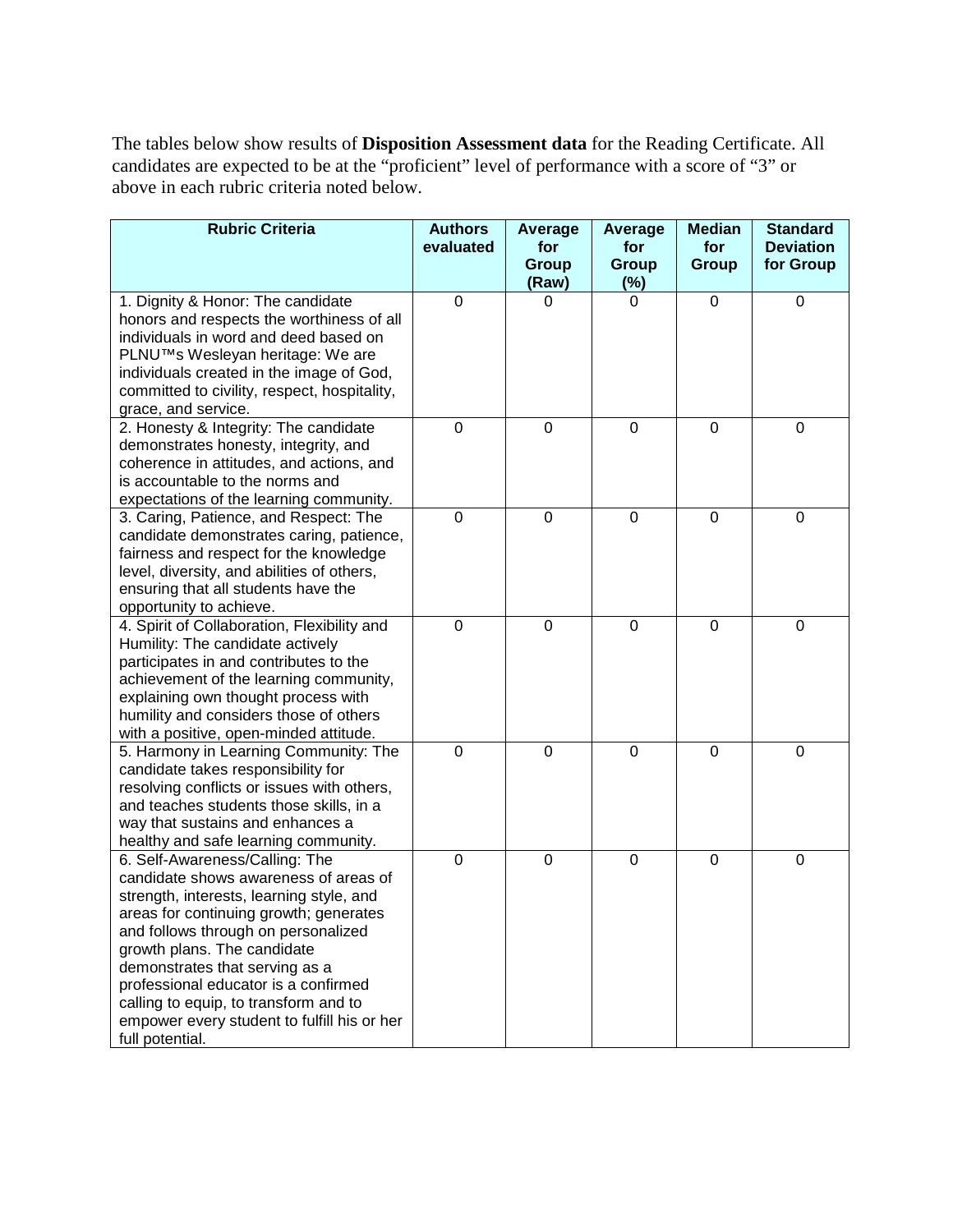| 7. Perseverance with Challenge: The<br>candidate perseveres, remains engaged,<br>and persists as a life-long learner,<br>especially when academic and<br>professional assignments are perceived<br>as challenging.                                                                                               | ი   | 0        | O        | O        | 0   |
|------------------------------------------------------------------------------------------------------------------------------------------------------------------------------------------------------------------------------------------------------------------------------------------------------------------|-----|----------|----------|----------|-----|
| 8. Diligence in Work Habits &<br>Responsibility for Learning: The<br>candidate attends to the roles and<br>responsibilities of the learning<br>community, and is well-prepared and on<br>time. The candidate completes required<br>assignments on time and is reflective<br>and receptive to formative feedback. | 0   | $\Omega$ | $\Omega$ | $\Omega$ | 0   |
| <b>Average of 8 Criterion</b><br>Scored by professors of their<br>candidates                                                                                                                                                                                                                                     | N/A | N/A      | N/A      | N/A      | N/A |

Professors of Reading Certificate courses were directed to focus on the Dispositions of Noble Character in these specific courses:

- GED628 All Dispositions
- GED694 Disposition #4 Spirit of Collaboration, Flexibility and Humility
- GED692 Disposition #5 Harmony in the Learning Community
- GED693 Disposition #8 Diligence in Work Habits and/ Responsibility for Learning
- GED698 Disposition #2 Honesty and Integrity

The professors of the GED693 course were directed to assess the candidates in all 8 dispositions. Students were directed to do a self-assessment of their own dispositions in GED694 and GED698. Faculty and staff are having difficulty harvesting the data in TaskStream. When students records are brought up the candidate's self-assessment score is visible, but no report at this time can be generated with overall data regarding how students perceive themselves.

## **Plan for Improvement:**

Thirty-seven (37) students during the time period were in the Reading Certificate program (but we only have 7-12 candidates reflected in the signature assignment data….), but the program coordinators could find none of the professors assessed the dispositions nor did the students do the self-assessments required. This is an area for improvement in the transition to the Reading Literacy Added Authorization Program. This information is being researched to be sure it is reliable and not just hidden in the TaskStream system.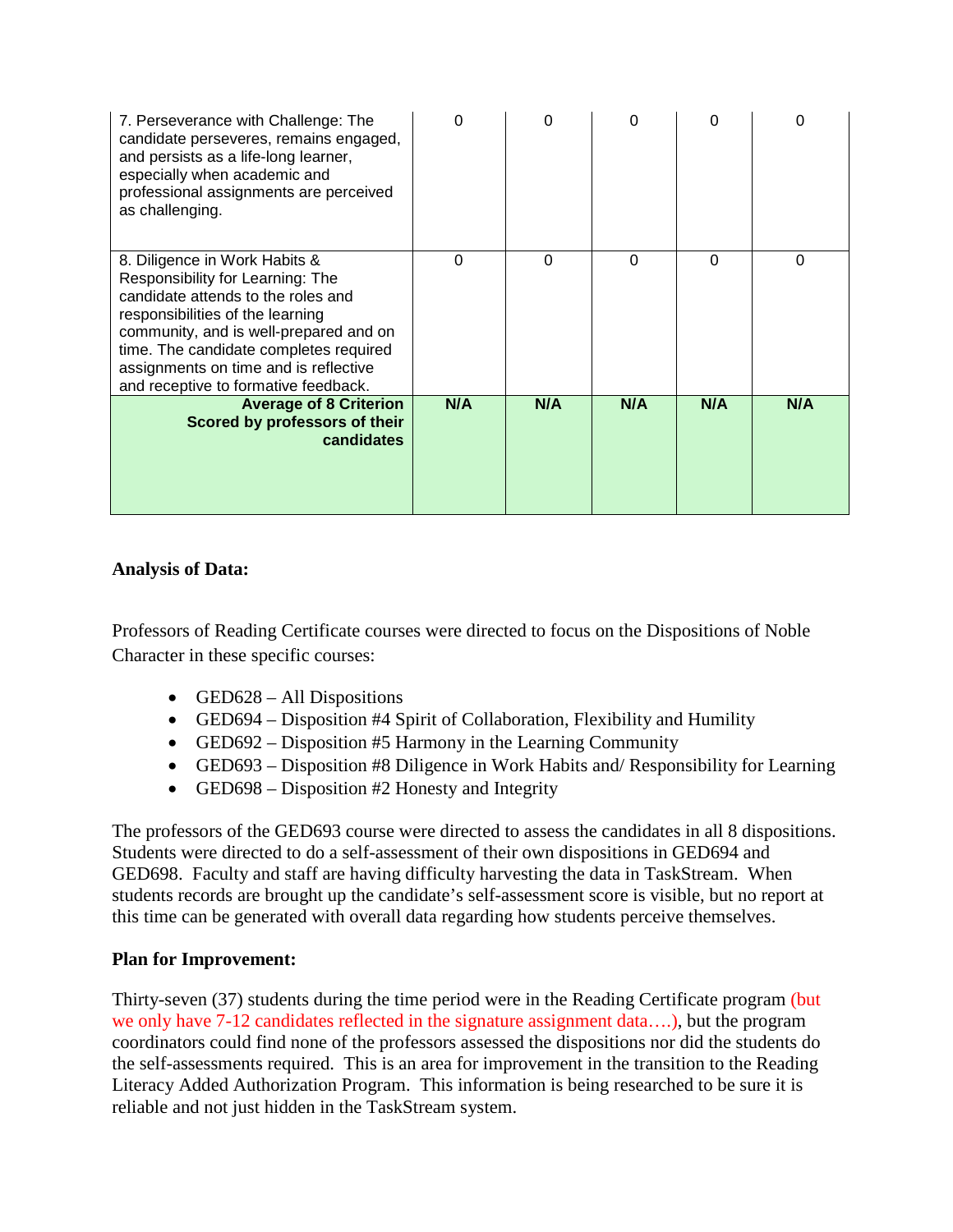# **Master of Arts in Education: Concentration in Teaching and Learning Reading Literacy Added Authorization Evidence of Candidate Learning 2012-13**

#### **Coursework Assessments**

The tables below show results of Signature assignment data for the 4 courses included in the Reading Certificate. All candidates are expected to be at the "proficient" level of performance with a score of "3" or above in each rubric criteria noted below.

| <b>Rubric Criteria</b>                                                        | <b>Authors</b><br>evaluated | Average for<br>Group (Raw) | Average<br>for Group<br>(%) | Standard<br>Deviation for<br>Group |
|-------------------------------------------------------------------------------|-----------------------------|----------------------------|-----------------------------|------------------------------------|
| Knowing your Community of<br>Learners                                         | 6                           | 4.0/4                      | 100%                        | 0                                  |
| Analyzing the Culture of<br>Literacy                                          | 6                           | 4.0/4                      | 100%                        | $\mathbf{0}$                       |
| <b>Applying Appropriate</b><br>Resources for Teaching<br>Reading and Writing  | 6                           | 3.83/4                     | 95.83%                      | 0.41                               |
| Designing Teacher and<br>Parent Interviews for<br><b>Information Analysis</b> | 6                           | 4.0/4                      | 100%                        | $\Omega$                           |
| Collection of Student Data for<br>Evaluation                                  | 6                           | 4.0/4                      | 100%                        | $\Omega$                           |
| Creating Lesson Plans Based<br>on Student Data                                | 6                           | 4.0/4                      | 100%                        | $\Omega$                           |

## **GED696 – Advanced Research-Based Literacy Instruction for all Students**

## **Analysis of Data:**

Though new, more rigorous standards were implemented by the State of California for this coursework, all students scored above the level of proficiency in each rubric criteria. The lowest scoring rubric criteria was "applying appropriate resources for teaching reading and writing".

## **Plan for Improvement:**

In school year 2012-2013 we will fully implement the Reading Literacy Added Authorization. Candidates need more intervention resources in order to help students improve their reading and writing abilities.

## **GED697 – Advanced Literacy Assessment Instruction and Intervention for All Students**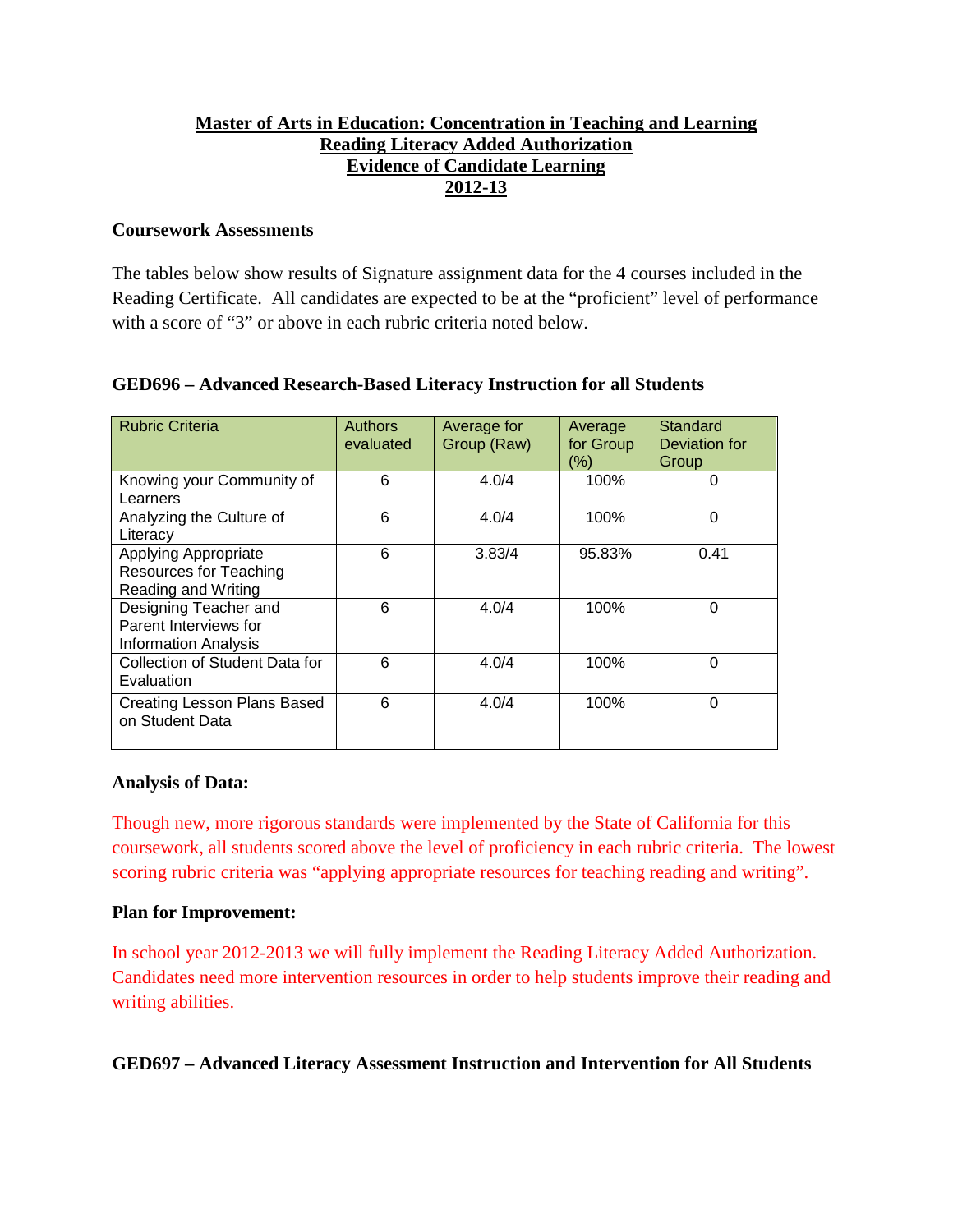| <b>Rubric Criteria</b>                                                             | <b>Authors</b><br>evaluated | Average for<br>Group (Raw) | Average<br>for Group<br>(%) | Standard<br>Deviation for<br>Group |
|------------------------------------------------------------------------------------|-----------------------------|----------------------------|-----------------------------|------------------------------------|
| Introduction: Illustration of<br>Instructional Context and<br><b>Student Needs</b> | 12                          | 4.0/4                      | 100%                        | 0                                  |
| Design and Methodology of<br><b>Interventions Performed</b>                        | 12                          | 3.92/4                     | 97.92%                      | 0.19                               |
| <b>Analysis of Results</b>                                                         | 12                          | 3.54/4                     | 88.54%                      | 0.50                               |
| Evaluation, Reflection and<br>Implications                                         | 12                          | 3.67/4                     | 91.67%                      | 0.44                               |
| Appendix/Evidence                                                                  | 12                          | 3.38/4                     | 84.38%                      | 0.48                               |

Though new, more rigorous standards were implemented by the State of California for this coursework, all students scored above the level of proficiency in each rubric criteria. There is more diversity in the criterion scores for this assignment, the lowest being "supplying evidence for the methodologies selected in an appendix".

#### **Plan for Improvement:**

In school year 2012-2013 the Reading Certificate Program transitioned to the Reading Literacy Added Authorization. From data collected candidates need help with data collection and how to analyze the result. Professors in the course need to give students more examples of how to collect evidence and what it means. The data will indicate the type of interventions that improve student performance.

#### **GED628 – Using Technology to Support Student Learning**

| <b>Rubric Criteria</b>                     | <b>Authors</b><br>evaluated | <b>Average for</b><br>Group (Raw) | <b>Average for</b><br>Group (%) | <b>Standard</b><br><b>Deviation for</b><br>Group |
|--------------------------------------------|-----------------------------|-----------------------------------|---------------------------------|--------------------------------------------------|
| Content and Technology<br><b>Standards</b> | 12                          | 3.92/4                            | 97.92%                          | 0.29                                             |
| <b>Assessment Data</b>                     | 12                          | 4.0/4                             | 100%                            | 0.00                                             |
| Technology                                 | 12                          | 3.83/4                            | 95.83%                          | 0.39                                             |
| <b>Internet Resources</b>                  | 12                          | 3.67/4                            | 91.67%                          | 0.49                                             |
| <b>Differentiation</b>                     | 12                          | 3.67/4                            | 91.67%                          | 0.65                                             |

#### **Analysis of Data:**

New standards were implemented by the State of California. This course transitioned from the Reading Certificate Program to the Reading Literacy Added Authorization, but with new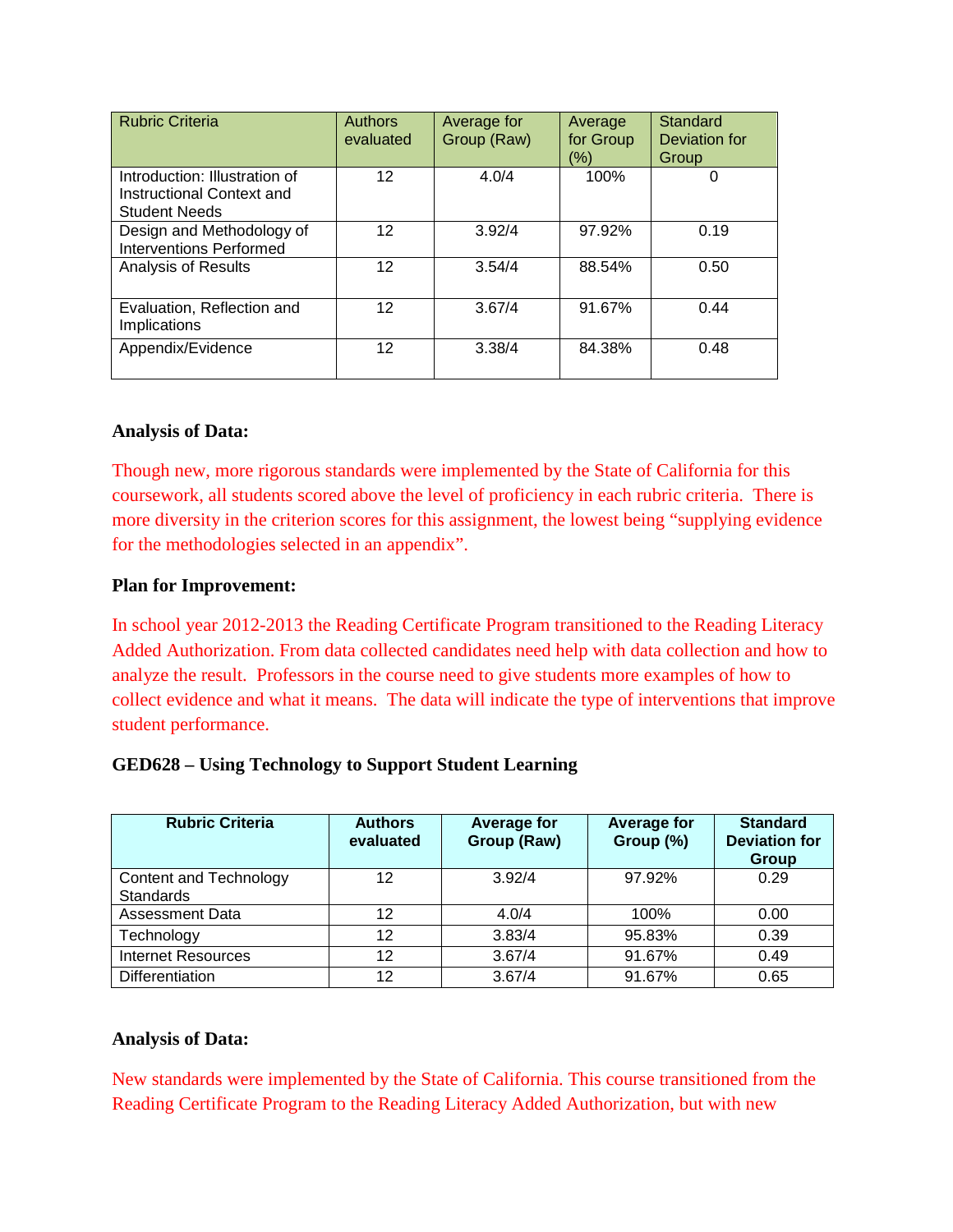standards and outcomes. Though new, more rigorous standards were implemented for this coursework, all students scored above the level of proficiency in each rubric criteria. The lowest criterion scores are "Using Internet Resources and Differentiation".

#### **Plan for Improvement:**

In school year 2012-2013 the Reading Certificate Program transitioned to the Reading Literacy Added Authorization. The students listed here were a mix of those who were finishing the Reading Certificate program or beginning the Reading Literacy Added Authorization. From data collected professors need to access Internet Resources in order to differentiate appropriate student interventions.

| <b>Rubric Criteria</b>                                                                                                                            | <b>Authors</b><br>evaluated | <b>Average for</b><br>Group (Raw) | <b>Average for</b><br>Group $(\%)$ | <b>Standard</b><br><b>Deviation for</b><br>Group |
|---------------------------------------------------------------------------------------------------------------------------------------------------|-----------------------------|-----------------------------------|------------------------------------|--------------------------------------------------|
| Organization of the Content<br>of the Presentation                                                                                                | $\Omega$                    | 0                                 | $\Omega$                           | 0                                                |
| Content and topic of<br>research is relevant, current<br>and applicable to 21 <sup>st</sup><br>century education                                  | $\Omega$                    | $\Omega$                          | $\Omega$                           | $\Omega$                                         |
| The research conducted<br>followed sound research<br>methods; research questions<br>match data gathered,<br>variable accounted for                | $\Omega$                    | 0                                 | $\Omega$                           | $\Omega$                                         |
| Data analysis and findings<br>are connected to application<br>and recommendations                                                                 | $\Omega$                    | 0                                 | $\Omega$                           | $\Omega$                                         |
| Use of professional<br>language, grammar,<br>articulation, and physical<br>behaviors are appropriate to<br>the audience, occasion, and<br>purpose | $\Omega$                    | 0                                 | $\Omega$                           | $\overline{0}$                                   |

#### **GED689P – Master's Research Design, Oral Presentation**

## **Analysis of Data:**

New standards were implemented by the State of California. This course was added to the Reading Literacy Added Authorization. At this time no students from the Reading Certificate Program transition were ready to take this course.

#### **Plan for Improvement:**

In school year 2012-2013 the Reading Certificate Program transitioned to the Reading Literacy Added Authorization. Professors in GED689 will need to be prepared to specifically demonstrate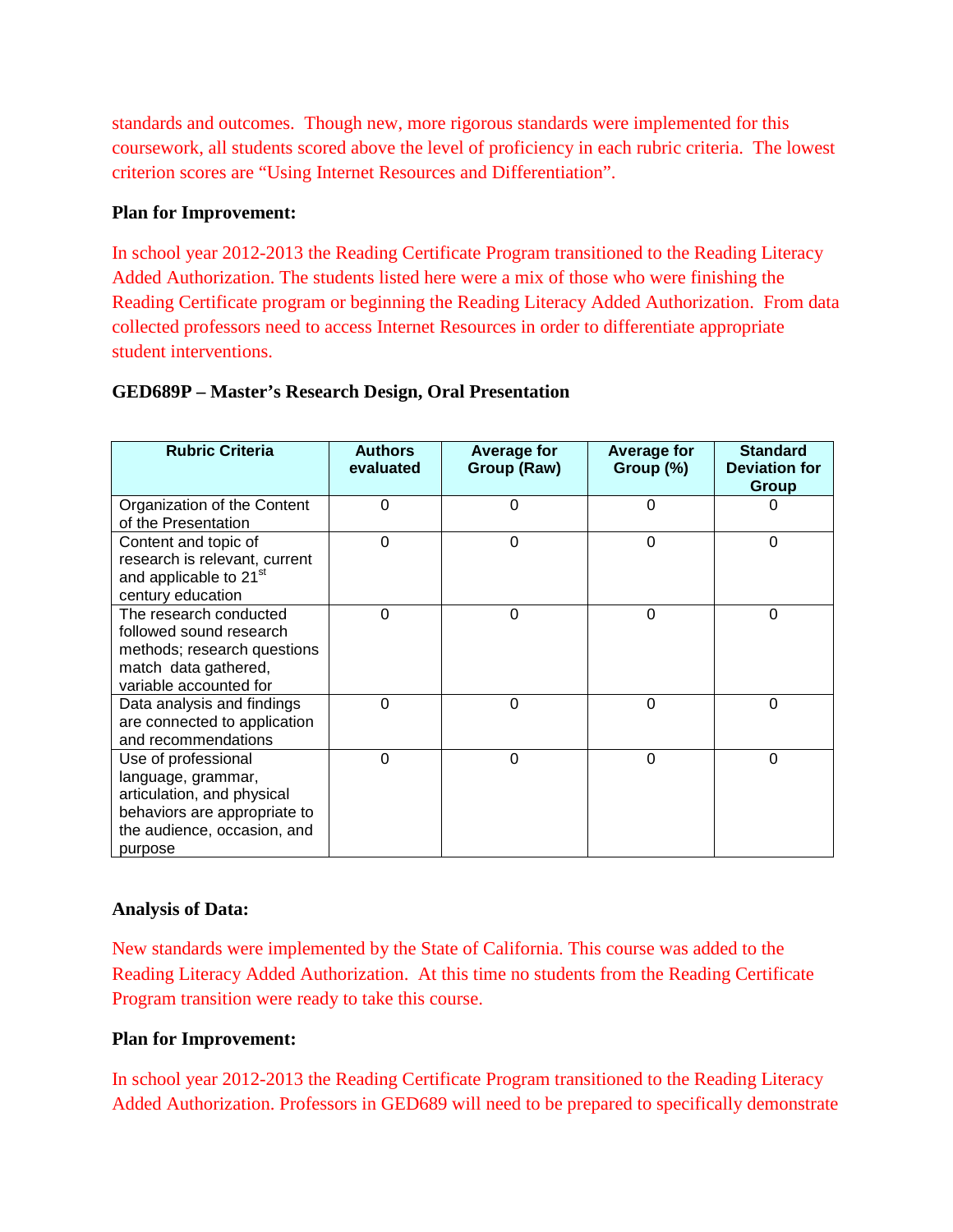how to design reading research questions so that the research is relevant to student growth and the improvement of teaching practice for candidates who are becoming experts in the teaching of reading.

| <b>Rubric Criteria</b>       | <b>Authors</b><br>evaluated | Average for<br>Group (Raw) | Average<br>for Group<br>$(\%)$ | Standard<br>Deviation for<br>Group |
|------------------------------|-----------------------------|----------------------------|--------------------------------|------------------------------------|
| Impact on Teaching Practice  | $\Omega$                    | $\Omega$                   | 0                              | $\Omega$                           |
| Content                      | $\Omega$                    | $\Omega$                   | $\Omega$                       | 0                                  |
| Area of Focus                | 0                           | 0                          | 0                              | 0                                  |
| <b>Literature Review</b>     | $\Omega$                    | $\Omega$                   | $\Omega$                       | $\Omega$                           |
| Data Collection and Analysis | 0                           | 0                          | 0                              | 0                                  |
| <b>Action Plan</b>           | $\Omega$                    | $\Omega$                   | $\Omega$                       | $\Omega$                           |
| Organization and Clarity     | $\Omega$                    | $\Omega$                   | $\Omega$                       | $\Omega$                           |
| <b>Format and Quality</b>    | $\Omega$                    | 0                          | 0                              | 0                                  |
| Appendices                   | $\Omega$                    | $\Omega$                   | 0                              | $\Omega$                           |

# **GED689P – Master's Research Design, Written Project**

## **Analysis of Data:**

New standards were implemented by the State of California. This course was added to the Reading Literacy Added Authorization. At this time no students from the Reading Certificate Program transition were ready to take this course.

## **Plan for Improvement:**

In school year 2012-2013 the Reading Certificate Program transitioned to the Reading Literacy Added Authorization. Professors in GED689 will need to be prepared to specifically demonstrate how to design reading research questions so that the research is relevant to student growth and the improvement of teaching practice for candidates who are becoming experts in the teaching of reading.

## *1. Dispositions Assessments*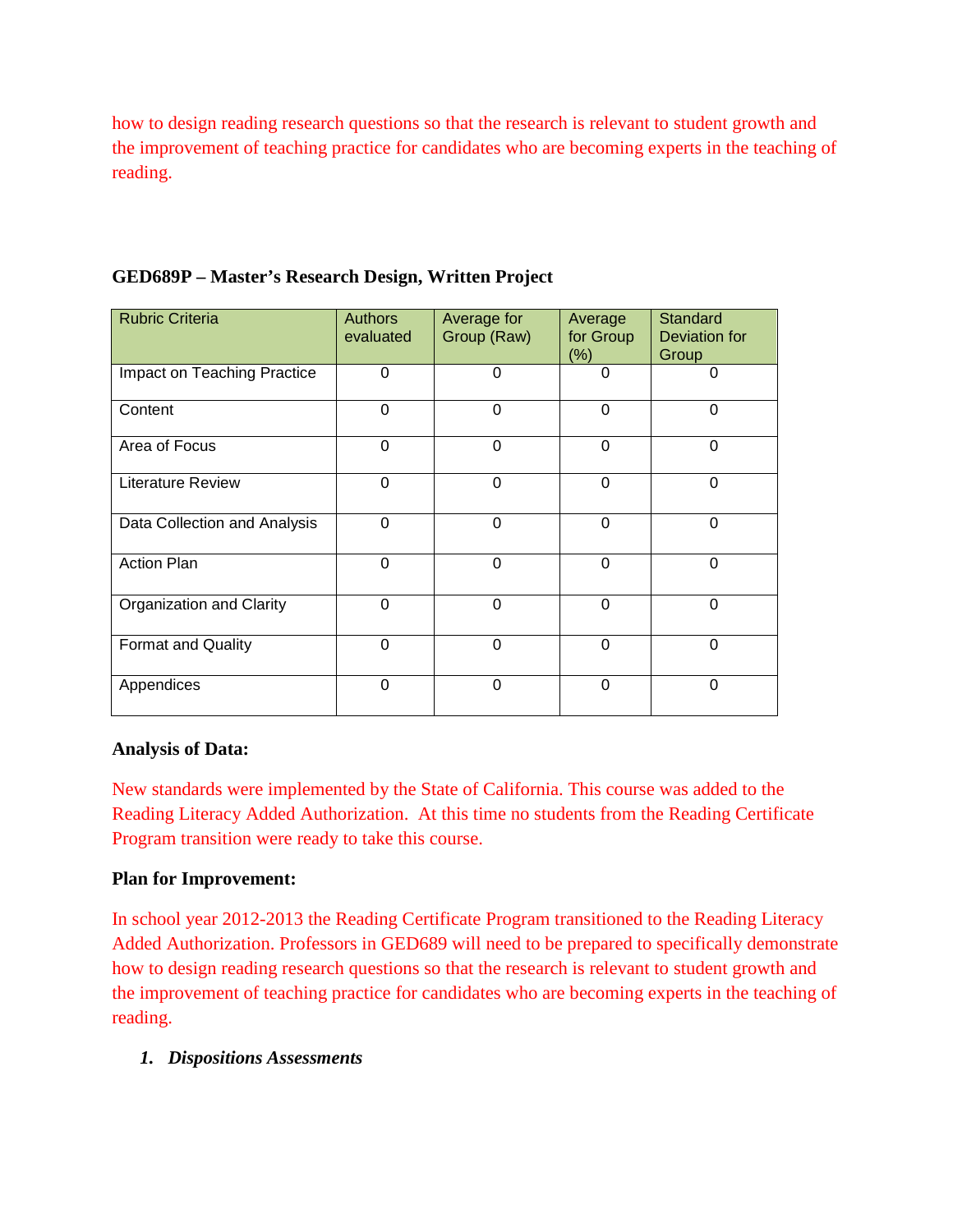The tables below show results of **Disposition Assessment data** for the Reading Literacy Added Authorization. All candidates are expected to be at the "proficient" level of performance with a score of "3" or above in each rubric criteria noted below.

GED696 – Candidate Self-Assessment GED696 – Professor Assesses Candidate GED697 – Professor Assesses Candidate GED689 – Professor Assesses Candidate GED689P – Candidate Self-Assessment GED689P – Mentor Assesses Candidate

| <b>Rubric Criteria</b>                                                  | <b>Authors</b><br>evaluated | <b>Average</b><br>for | <b>Average</b><br>for | <b>Median</b><br>for | <b>Standard</b><br><b>Deviation</b> |
|-------------------------------------------------------------------------|-----------------------------|-----------------------|-----------------------|----------------------|-------------------------------------|
|                                                                         |                             | <b>Group</b><br>(Raw) | Group<br>(%)          | <b>Group</b>         | for Group                           |
| 1. Dignity & Honor: The candidate                                       | 1                           | 4.0/4                 | 100%                  | 4.0                  | $\mathbf 0$                         |
| honors and respects the worthiness of all                               |                             |                       |                       |                      |                                     |
| individuals in word and deed based on                                   |                             |                       |                       |                      |                                     |
| PLNU™s Wesleyan heritage: We are                                        |                             |                       |                       |                      |                                     |
| individuals created in the image of God,                                |                             |                       |                       |                      |                                     |
| committed to civility, respect, hospitality,                            |                             |                       |                       |                      |                                     |
| grace, and service.                                                     |                             |                       |                       |                      |                                     |
| 2. Honesty & Integrity: The candidate                                   | 1                           | 4.0/4                 | 100%                  | 4.0                  | $\mathbf 0$                         |
| demonstrates honesty, integrity, and                                    |                             |                       |                       |                      |                                     |
| coherence in attitudes, and actions, and                                |                             |                       |                       |                      |                                     |
| is accountable to the norms and                                         |                             |                       |                       |                      |                                     |
| expectations of the learning community.                                 |                             |                       |                       |                      |                                     |
| 3. Caring, Patience, and Respect: The                                   | 1                           | 4.0/4                 | 100%                  | 4.0                  | $\overline{0}$                      |
| candidate demonstrates caring, patience,                                |                             |                       |                       |                      |                                     |
| fairness and respect for the knowledge                                  |                             |                       |                       |                      |                                     |
| level, diversity, and abilities of others,                              |                             |                       |                       |                      |                                     |
| ensuring that all students have the                                     |                             |                       |                       |                      |                                     |
| opportunity to achieve.                                                 |                             |                       |                       |                      |                                     |
| 4. Spirit of Collaboration, Flexibility and                             | $\overline{1}$              | 4.0/4                 | 100%                  | $\overline{4.0}$     | $\mathbf 0$                         |
| Humility: The candidate actively                                        |                             |                       |                       |                      |                                     |
| participates in and contributes to the                                  |                             |                       |                       |                      |                                     |
| achievement of the learning community,                                  |                             |                       |                       |                      |                                     |
| explaining own thought process with                                     |                             |                       |                       |                      |                                     |
| humility and considers those of others                                  |                             |                       |                       |                      |                                     |
| with a positive, open-minded attitude.                                  |                             |                       |                       |                      |                                     |
| 5. Harmony in Learning Community: The                                   | 1                           | 4.0/4                 | 100%                  | 4.0                  | $\mathbf 0$                         |
| candidate takes responsibility for                                      |                             |                       |                       |                      |                                     |
| resolving conflicts or issues with others,                              |                             |                       |                       |                      |                                     |
| and teaches students those skills, in a                                 |                             |                       |                       |                      |                                     |
| way that sustains and enhances a                                        |                             |                       |                       |                      |                                     |
| healthy and safe learning community.                                    | $\mathbf{1}$                | 4.0/4                 | 100%                  | 4.0                  | $\mathbf 0$                         |
| 6. Self-Awareness/Calling: The<br>candidate shows awareness of areas of |                             |                       |                       |                      |                                     |
| strength, interests, learning style, and                                |                             |                       |                       |                      |                                     |
| areas for continuing growth; generates                                  |                             |                       |                       |                      |                                     |
| and follows through on personalized                                     |                             |                       |                       |                      |                                     |
| growth plans. The candidate                                             |                             |                       |                       |                      |                                     |
| demonstrates that serving as a                                          |                             |                       |                       |                      |                                     |